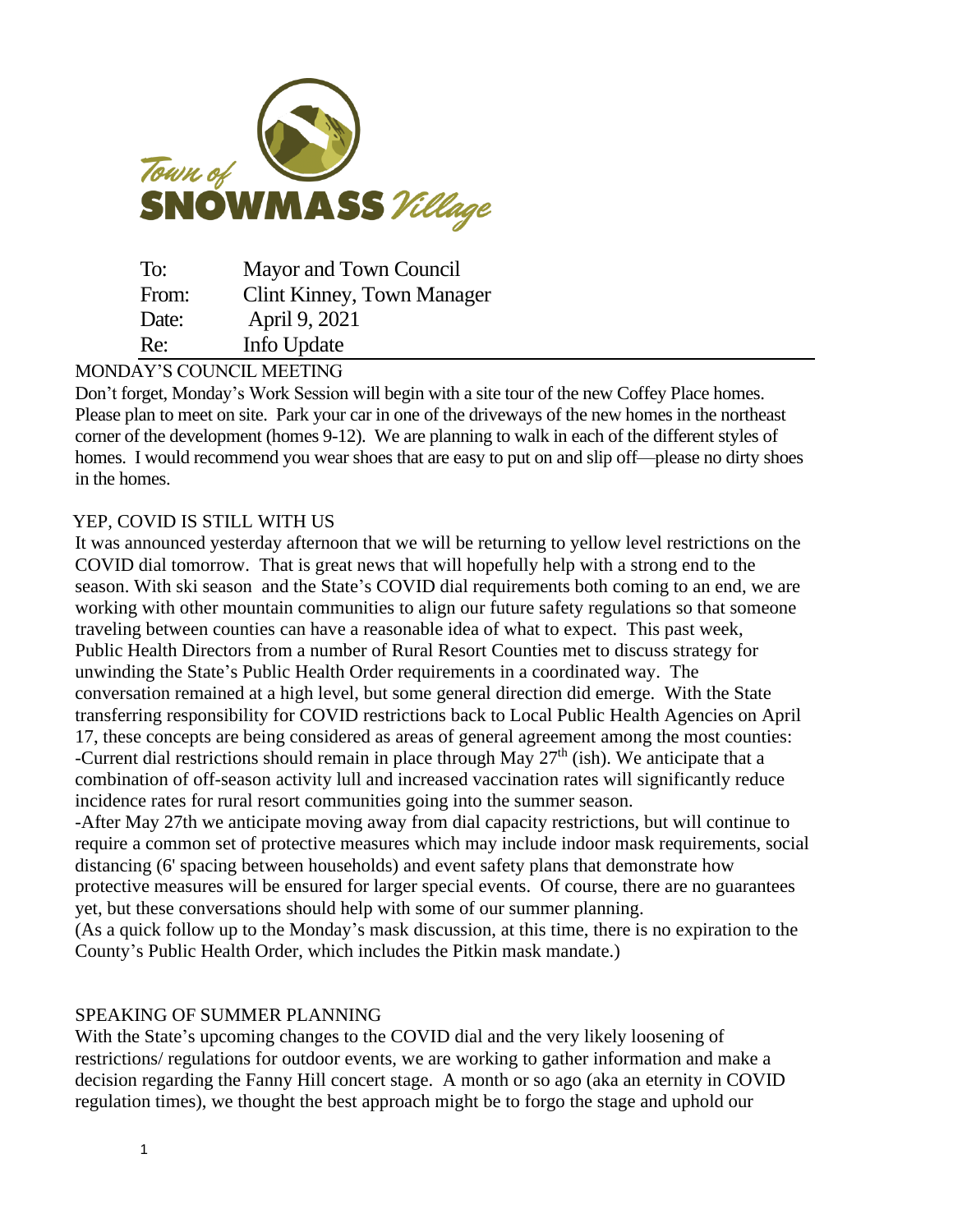Thursday night music tradition through different, smaller efforts. But as the future regulations become a bit more clear, we are again considering putting the stage up for summer events. Of course, safety planning and execution will be paramount if the stage goes up. Knowing that our traditional music season would start on June  $10<sup>th</sup>$  ish, we need to be making the stage decision in the near future.

## TID BITS:

- I am going to be on vacation at the end of next week going on a college tour with Emily. Travis will be in charge of the place.
- The Snowmass Village Public Education Fund Committee met this week to review a request from the School District. The Committee unanimously voted to support the requested use of funds.
- We saw this coming, nevertheless, it still wasn't fun to learn that February sales tax revenue was down 31%, putting us at 37.8% down for the year so far. The winter season is down 27%. Lodging tax revenue was down 43% for February and remains 50% down year to date.
- Bids for the Top of the Village boilers project came in within the revised budget amount. While we are still reviewing final details, but the apparent low bid came in at \$1.6 million.
- The GID will be making some improvements and maintenance to the Skittles this upcoming off-season. As part of this discussion with Ski Co, they offered to help monitor the use of the bikes on the Skittles this summer. Finally, as part of this discussion, we continued to reiterate the need to replace the gondola with something that would better meet the needs of the community.
- Base Village decided to pull the plug on the rink for the season. I understand their goal is to have the plaza converted to turf by this weekend.
- Speaking of melting, we are clearing paved trails, taking down our ice rink, and had to stop the ACES tour on the Nature Trail. But never fear, you can still get a s'more and listen to live music.
- Texas is messing with us…… the freeze they experienced last month is messing with a couple of our supply chains. We have had to push the pool resurfacing project to the Fall because parts from Texas aren't available. Street paint is another product that has been limited due to the freeze. The street painting schedule has had to be pushed back as well.
- As part of our educational campaign to be nice while using our trails, we are once again giving away free bike bells with safety messages.
- The Plexiplanter giveaway is underway. There is more demand than supply, so we are working on good ways to distribute them.
- We-Cycle is considering adding a couple of electric bikes to the system that serves TOSV.
- We submitted a grant this week that could help off-set the cost of future electric buses.
- On that note, we hope to have another electric bus demonstration here in the Village this upcoming week.
- Don't forget, during the last week of the season, parking in the numbered lots will be free.
- The elk need a place to rest. The Burnt Mountain closures are coming up.
- We are scheduling closings for Coffey Place homes. The first TCOs have been issued.
- The Mountainview remodel planning remains underway.